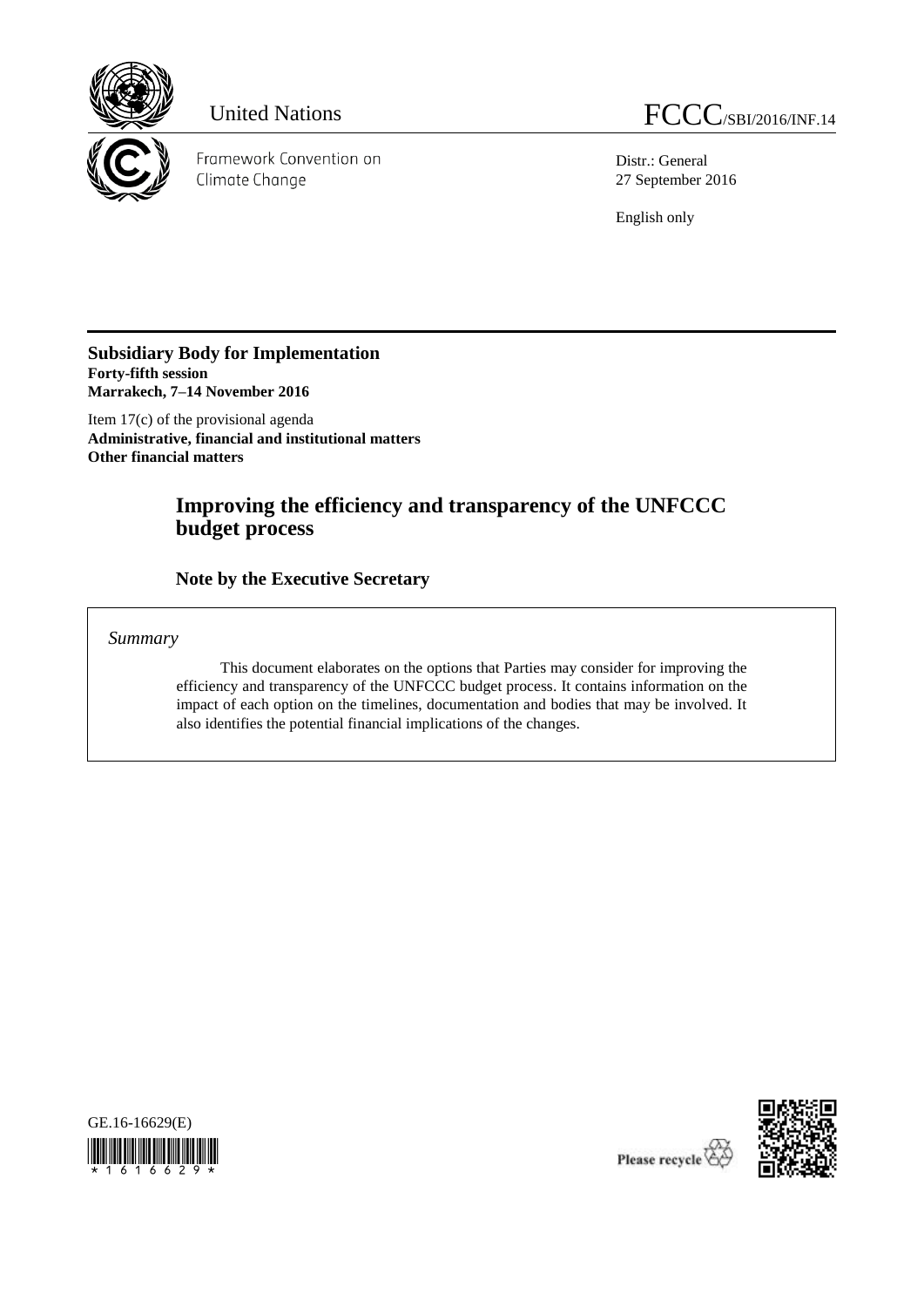## Contents

Annex

|     |                                                                                                                                                                       |                                                                               | Paragraphs | Page           |
|-----|-----------------------------------------------------------------------------------------------------------------------------------------------------------------------|-------------------------------------------------------------------------------|------------|----------------|
| I.  |                                                                                                                                                                       |                                                                               | $1 - 5$    | 3              |
|     | A.                                                                                                                                                                    |                                                                               | $1 - 2$    | 3              |
|     | <b>B.</b>                                                                                                                                                             |                                                                               | 3          | 3              |
|     | C.                                                                                                                                                                    |                                                                               | $4 - 5$    | $\overline{4}$ |
| П.  |                                                                                                                                                                       |                                                                               | $6 - 16$   | $\overline{4}$ |
| Ш.  |                                                                                                                                                                       | $17 - 18$                                                                     | 6          |                |
| IV. | Possible adoption of the full United Nations regular budget process, including the<br>involvement of the Advisory Committee on Administrative and Budgetary Questions | $19 - 26$                                                                     | 6          |                |
| V.  |                                                                                                                                                                       |                                                                               | $27 - 31$  | 9              |
| VI. |                                                                                                                                                                       | Other possible ways to increase the efficiency and transparency of the budget | $32 - 37$  | 9              |
|     | A.                                                                                                                                                                    | Informal budgetary information meetings on the margins of each sessional      | $32 - 33$  | 9              |
|     | <b>B.</b>                                                                                                                                                             | Approaches to enhance the effectiveness of work under existing agenda items   | 34         | 10             |
|     | C.                                                                                                                                                                    | Using the UNFCCC website to communicate on budgetary matters                  | $35 - 36$  | 10             |
|     | D.                                                                                                                                                                    |                                                                               | 37         | 10             |
|     |                                                                                                                                                                       | Elements of the budget processes of selected United Nations and               |            | 12             |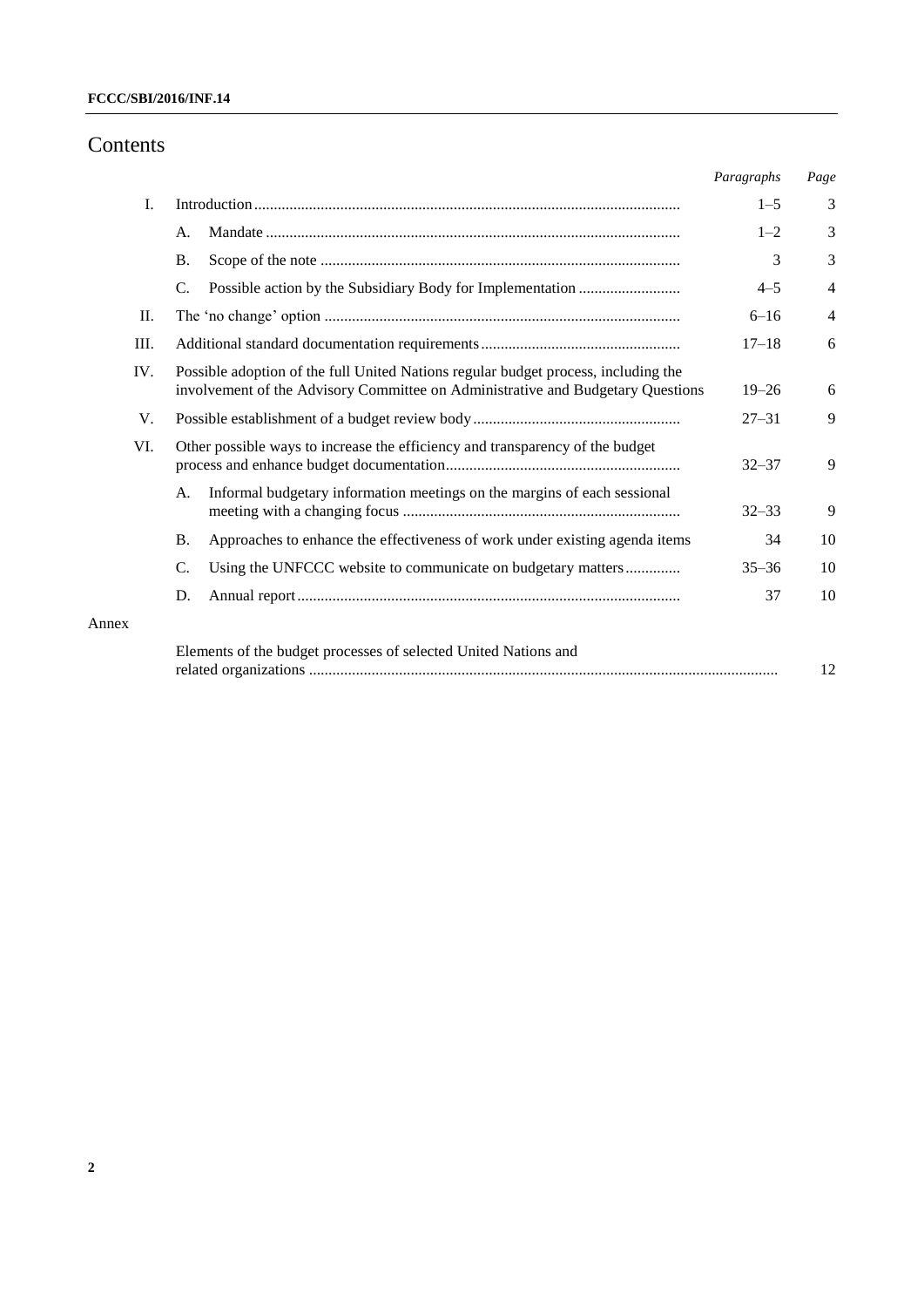## **I. Introduction**

#### **A. Mandate**

1. The Subsidiary Body for Implementation (SBI), at its forty-fourth session,<sup>1</sup> took note of the information relating to an overview of structures and bodies within the United Nations system that may inform Parties in making the UNFCCC budget process more efficient and transparent. It requested the secretariat to prepare an information document to further elaborate on document FCCC/SBI/2016/INF.5, including the range of options for improving the efficiency and transparency of the UNFCCC budget process, $2$  to enable SBI 45 to consider this matter under the agenda item on administrative, financial and institutional matters.

2. The range of options for improving the efficiency and transparency of the UNFCCC budget process include:

(a) No additional change to the budget process apart from the changes already requested at the twenty-first session of the Conference of the Parties (COP), including no cost increase and no effect on timelines;

(b) Agreement on standard documentation requirements, including any information that was not contained in official budget documents in the past. The agreement may lead to increased transparency while limiting cost increases and avoiding effects on timelines. One example would be to adopt the supplementary data format used by the Advisory Committee on Administrative and Budgetary Questions (ACABQ);

Establishment of a budget review body of recognized experts to advise the SBI. This option would have financial implications and possibly increase the length of the budget process, but may be considered efficient in the sense that the body would be familiar with the UNFCCC process;

(d) Exploration of adopting the full United Nations regular budget process. This process is potentially the most costly and time-consuming and involves a steep learning curve for the review bodies. It would, however, ensure that recognized experts review the UNFCCC budget.

#### **B. Scope of the note**

- 3. This document includes information on:
	- (a) The current UNFCCC budget review process;
	- (b) The additional standard documentation requirements;
	- (c) The possible adoption of the full United Nations regular budget process;
	- (d) The possible establishment of a budget review body;

(e) Other possible ways to enhance the efficiency and transparency of the UNFCCC budget process.

 $\overline{a}$ 

 $1$  FCCC/SBI/2016/8, paragraph 175.

<sup>&</sup>lt;sup>2</sup> FCCC/SBI/2016/INF.5, paragraph 47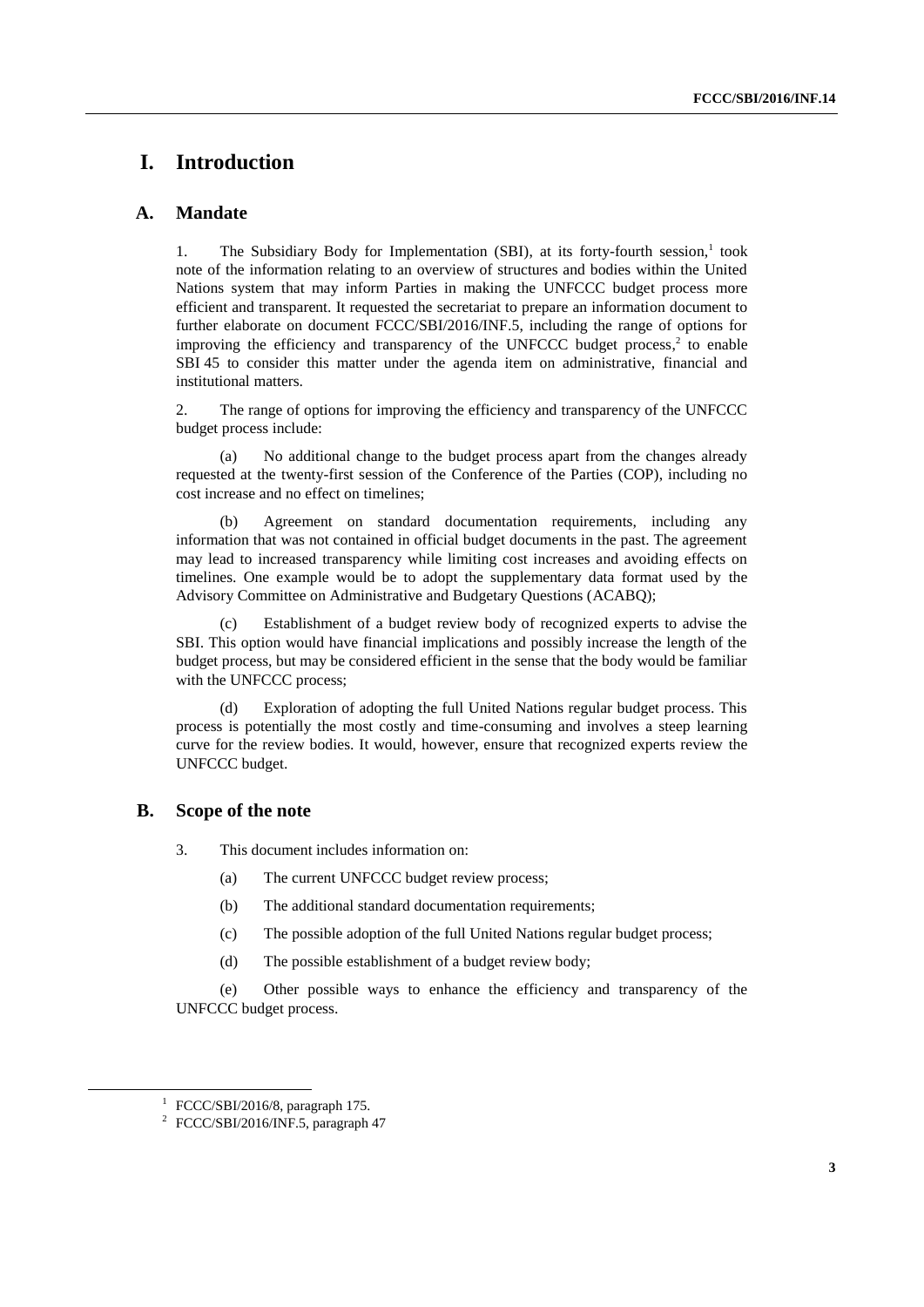#### **C. Possible action by the Subsidiary Body for Implementation**

4. The Executive Secretary considers that changes to the current budget process are necessary to ensure more informed decision-making, enhance transparency and promote efficiency. She has launched a dialogue to this end and looks forward to guidance from and engagement by Parties in improving the process.<sup>3</sup>

5. The SBI is invited to take note of the information presented in this document and provide guidance to the secretariat in improving the current UNFCCC budget process.

## **II. The 'no change' option**

6. The Executive Secretary does not consider 'no change' to be a viable option. She acknowledges that changes to the process and presentation of budgetary information are needed to meet the needs of Parties. Work on this is under way, building on the resultsbased budget model that has been in use since the biennium 2008–2009 (see para. 13 below). The Executive Secretary looks forward to guidance from and engagement by Parties in improving the process. The secretariat will continue making improvements, including by providing the additional information and documentation as mandated by decision  $22/CP.21<sup>4</sup>$ 

7. Currently, the UNFCCC budget process takes 18 months, beginning with the issuance of internal budget instructions together with the relevant tools, templates and guides to the secretariat programmes in July of the first year of the biennium, through to the review of budget submissions by the Executive Secretary in October of the same year, followed by initial informal discussions with Parties during the United Nations Climate Change Conference regularly held in November and/or December, to the revision and refining of programme proposals, and the publication of the final programme budget proposal around April of the second year of the biennium. The proposed budget is then discussed with Parties during the SBI session in May or June in the second year of the biennium, when formal contact groups and informal consultations and discussions with Parties take place. During the budget negotiations, the secretariat usually addresses in excess of 100 questions both in writing and orally, until Parties reach consensus on a budget. On the basis of recommendations made by the SBI, the COP, at its session in November or December, approves the budget.

8. The SBI<sup>5</sup> assists the COP in the assessment and review of the effective implementation of the Convention. It is open to participation by government representatives from all Parties who are experts on climate change matters. In relation to the programme budget review process, the SBI assists the COP and the Conference of the Parties serving as the meeting of the Parties to the Kyoto Protocol (CMP) in the preparation and implementation of the relevant decisions.

9. The role of the  $COP<sup>6</sup>$  is to consider the proposed budget and approve the programme budget before the start of the respective biennium covered by the budget.

10. The review of the programme budget and its adoption are based on the consensus principle, which involves long formal and informal consultations.

11. The following official documents have traditionally been prepared for Parties to enable their consideration of the proposed programme budget (this arrangement is now

<sup>3</sup> See <http://unfccc.int/secretariat/unfccc\_budget/items/9928.php>.

Decision 22/CP.21, paragraph 22.

<sup>5</sup> Article 10 of the Convention.

<sup>6</sup> Decision 15/CP.1.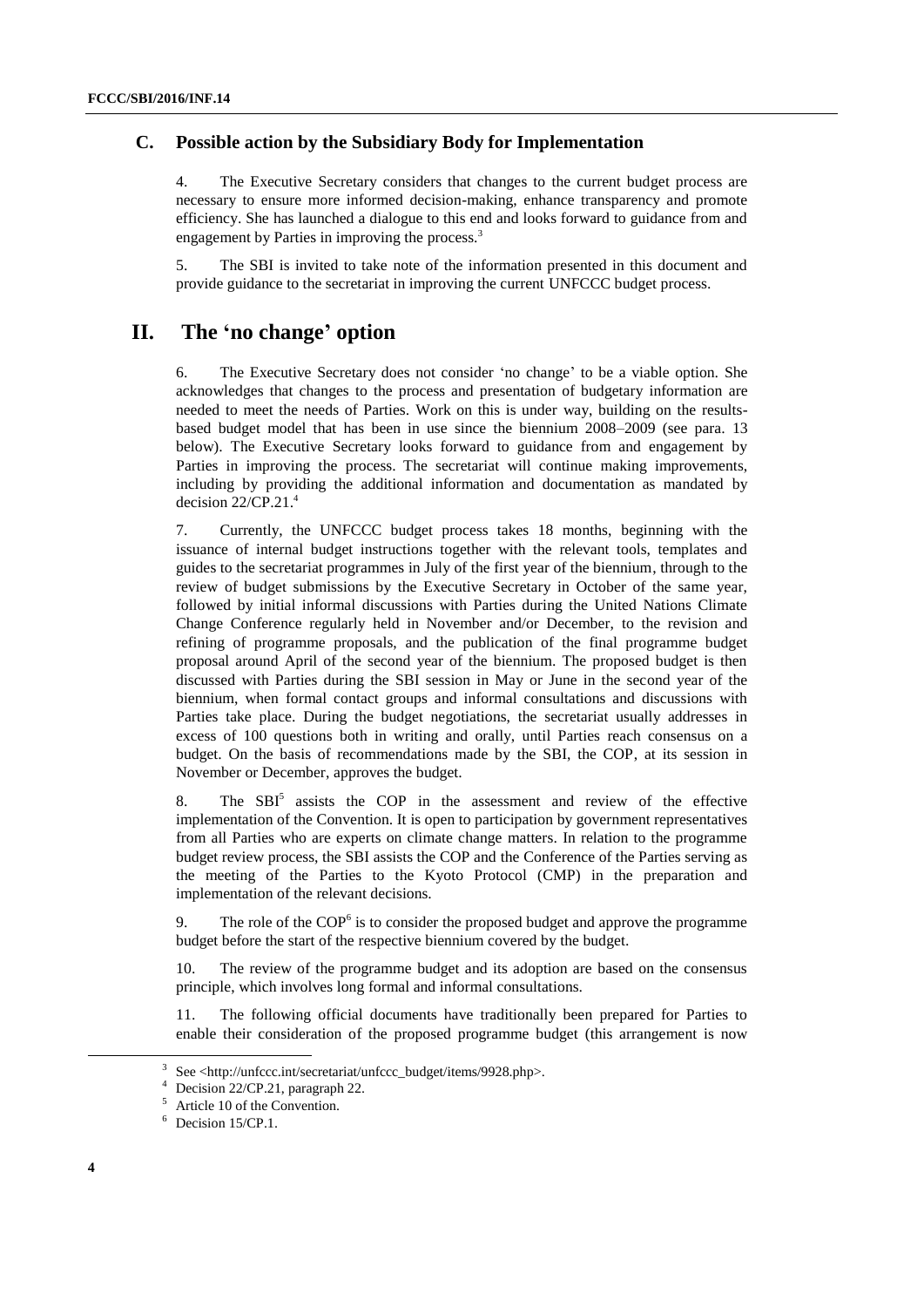under review to ensure improved and more accessible documents, to be made available online along with additional information):

(a) The main budget document describes the Executive Secretary's goals for the biennium, the structure of the proposed programme budget, the overview of additional requirements proposed to be covered by the core budget, and the proposed ratio of contributions towards the core budget requirements under the Convention and its Kyoto Protocol. It includes an overview of secretariat-wide staffing funded by the core budget, and a breakdown of the proposed core budget by object of expenditure and by programme. The main budget document includes a description of the various UNFCCC trust funds and information on contingency provisions for conference services, which are currently covered by the regular budget of the United Nations. The main budget document is published 10 weeks prior to the SBI session at which the budget is to be discussed;

(b) Addendum I to the main budget document includes an overview of the secretariat's work programme and outlines the amount of core budget and non-core resources required to implement the secretariat's mandates and achieve the expected results. The addendum is published eight weeks prior to the SBI session at which the budget is to be discussed;

(c) Addendum II to the main budget document describes the activities not covered by the core programme budget and identifies the associated resource requirements to be financed from the Trust Fund for Supplementary Activities. The addendum is published eight weeks prior to the SBI session at which the budget is to be discussed;

Addendum III to the main budget document contains the work programme and proposed budget for the international transaction log. The addendum is published eight weeks prior to the SBI session at which the budget is to be discussed.

12. In addition to the standard official documents, COP 21 requested the Executive Secretary to provide additional information that will be included in the proposed programme budget for the biennium 2018–2019, including:

(a) A zero nominal growth budget scenario, together with information on the related implications of the implementation of the secretariat's work programme;

- (b) The estimated impacts on the level of Parties' indicative contributions;
- (c) The latest unaudited financial statements;

-

(d) An update on the implementation of the approved core budget.

13. Following the United Nations in the application of results-based budgeting (RBB), an approach that results in a smaller amount of financial data, in accordance with the required shift in the focus of Parties to outcome-driven programming,<sup>7</sup> the secretariat adopted the RBB approach and presented a first biennial budget proposal using this approach for the biennium 2008–2009. The RBB approach followed by the secretariat includes the formulation of work programmes according to predefined objectives and expected results. Since then, the secretariat has further developed the methodology and strengthened the information presented to Parties in terms of objectives, expected results, performance indicators and performance data. The aim of the RBB approach has been to provide strategic documents to Parties. In addition, the secretariat provides supplementary financial and budgetary information to Parties upon request.

14. Budget performance reports are prepared by the secretariat as at months 6 and 18 of the biennium, wherein the secretariat is invited to propose any adjustments that might be

 $\frac{7}{10}$  See the Joint Inspection Unit review of the United Nations budgetary process (JIU/REP/2003/2).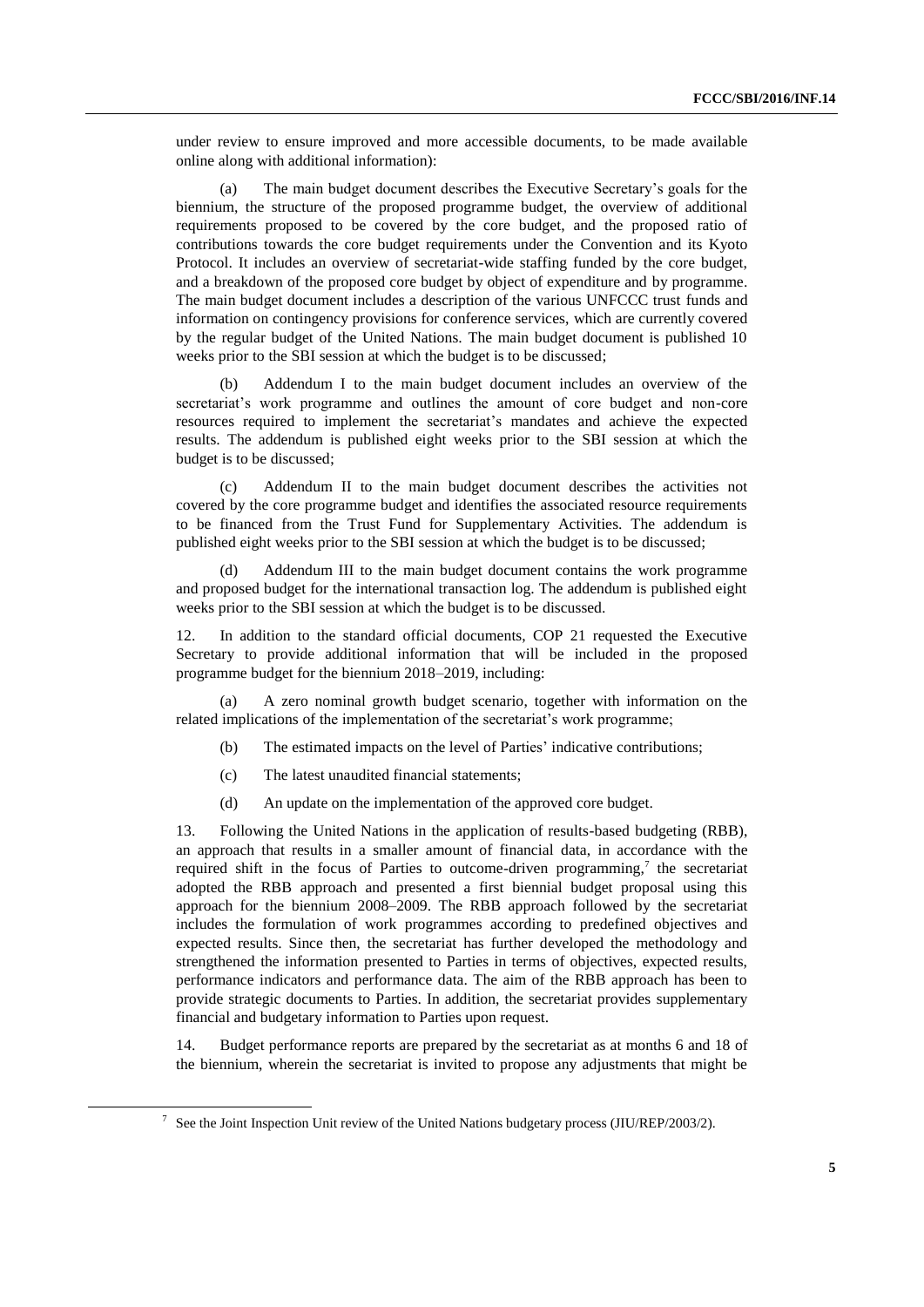needed in the programme budget for the biennium. In addition, the secretariat issues annual financial statements that are audited by the United Nations Board of Auditors.

15. During a biennium and following the adoption of a budget, the secretariat receives new mandates. The resource requirements resulting from some of those mandates can be absorbed under the approved core budget. Requirements that cannot be absorbed are captured during the negotiations among Parties on provisions to be included in decisions of the COP and the CMP and conclusions of the subsidiary bodies. The secretariat informs the COP and its subsidiary bodies of the associated financial implications, and states that the delivery of such mandates is subject to the receipt of sufficient voluntary contributions.

16. Unlike the United Nations Secretariat, the UNFCCC secretariat does not have a contingency fund for the implementation of new mandates that cannot be absorbed. The only contingency provisions approved for the secretariat are for the costs of conference services, which mainly include interpretation at meetings, translation, and reproduction and distribution of documents, for up to two sessions of the Convention bodies annually. To date, these costs have been covered by the United Nations regular budget. However, this contingency is not funded. The COP approves the contingency budget for conference services to be added to the programme budget in the event that the United Nations General Assembly decides not to provide resources for these activities from the United Nations regular budget.

### **III. Additional standard documentation requirements**

17. This chapter provides information on some of the documentation requirements that could be included in the standard documentation presented to Parties, resulting in enhanced transparency. In addition to the standard official documents listed in paragraph 11, which are currently under review, and the supplementary information to be made available online, Parties could receive further documents, including:

Supplementary data in the standard format used by ACABQ, including additional financial information on resource requirements by object of expenditure, source of funding and post requirements per programme, with an accompanying justification;

(b) A comprehensive list of planned outputs and the related mandates and proposed source of funding for each output, including a list of documents to be produced under each programme and a list of meetings and workshops, including the planned meetings of the constituted bodies.

18. The option described in this chapter would follow the established UNFCCC timelines and bodies involved in the preparation, review and approval of the budget proposals, limiting any potential cost increases.

## **IV. Possible adoption of the full United Nations regular budget process, including the involvement of the Advisory Committee on Administrative and Budgetary Questions**

19. This chapter provides information on the United Nations regular budget process, its timelines, the standard documentation and the bodies involved in the review and approval of the United Nations regular budget. It elaborates on some of the implications of a possible decision on fully integrating the UNFCCC budget review and approval process into the United Nations regular budget process.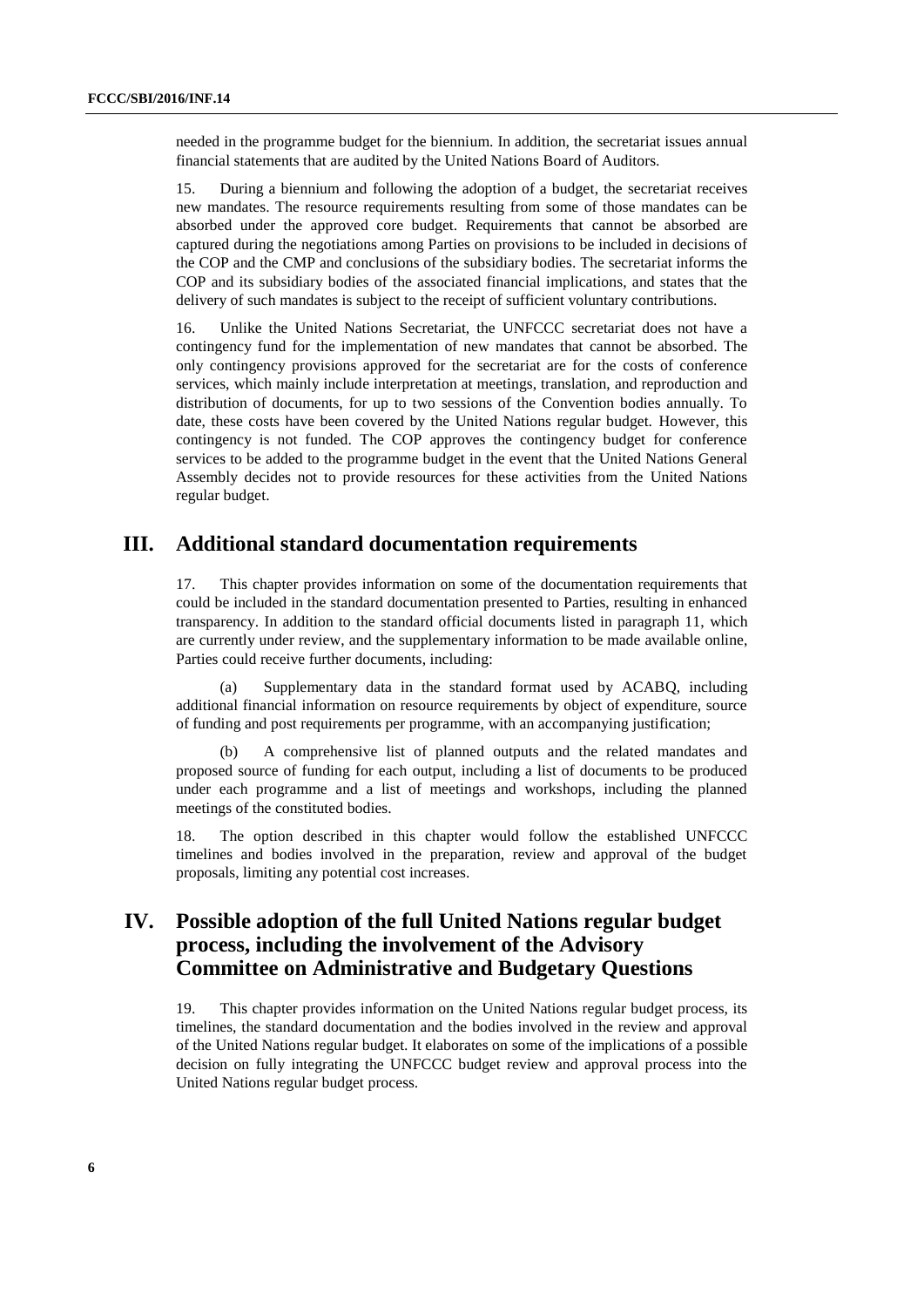20. The United Nations regular budget covers a two-year period. The preparation of the United Nations regular budget is a twofold process that includes the preparation of a strategic framework 26 months<sup>8</sup> prior to the start of a biennium, and the preparation of the proposed programme budget for consideration and approval by the General Assembly.

21. At the halfway point of the biennium, the General Assembly reviews the first financial performance report and decides on revised appropriations. Although the budget is approved for a two-year period, it is reviewed annually. Parties' contributions are provided on an annual basis.

22. Several bodies are involved in the review and approval of the United Nations regular budget proposals:

(a) The Committee for Programme and Coordination (CPC) reviews the strategic framework, including programmatic changes in the proposed programme budget arising from new or revised mandates, and reports on its findings to the General Assembly, via the Fifth Committee;<sup>9</sup>

(b) ACABQ is a subsidiary organ of the General Assembly. It examines and reports to the General Assembly on the budget proposals, any administrative and budgetary matters referred to it, and the auditors' reports on the accounts of the United Nations and specialized agencies;

(c) The Fifth Committee's role is in accepting, curtailing or rejecting the recommendations of ACABQ. The conclusions and recommendations of ACABQ often form the basis of the draft resolutions and decisions recommended by the Fifth Committee. The Fifth Committee typically reviews the proposed programme budget from October to December, by which time it will have received the ACABQ report and, as applicable, the CPC report;

(d) The General Assembly considers and approves the United Nations budget on the basis of the reports of the Fifth Committee. The General Assembly usually adopts the budget recommended by the Fifth Committee at a session in late December.

23. By being integrated into the United Nations budget process, the UNFCCC would be involved in the preparation of a number of documents, mechanisms and related review processes:

(a) The strategic framework comprises two parts: longer-term objectives and priorities, and the biennial programme plan with a structure of programmes for use in the programme budget. It includes objectives to be addressed in the delivery of mandates, and the RBB logical framework of objectives with expected accomplishments and indicators of achievement. This framework serves as the basis for budget preparation;

(b) The budget outline includes a preliminary indicative estimate of resource requirements for a forthcoming biennium. The General Assembly reviews the outline and approves a separate outline of the proposed programme budget and priorities for a forthcoming biennium;

(c) The supplementary financial information for the review of ACABQ, which includes information in relation to the proposed programme budget for a biennium, elaborates on the financial and post requirements by component, object of expenditure and source of funds;

<sup>8</sup> See <https://www.eda.admin.ch/content/dam/eda/de/documents/publications/SwissMission\_ InteractivePDF\_2014\_9\_16\_en.pdf>.

<sup>&</sup>lt;sup>9</sup> See document FCCC/SBI/2016/INF.5 for further information on the membership and role of CPC.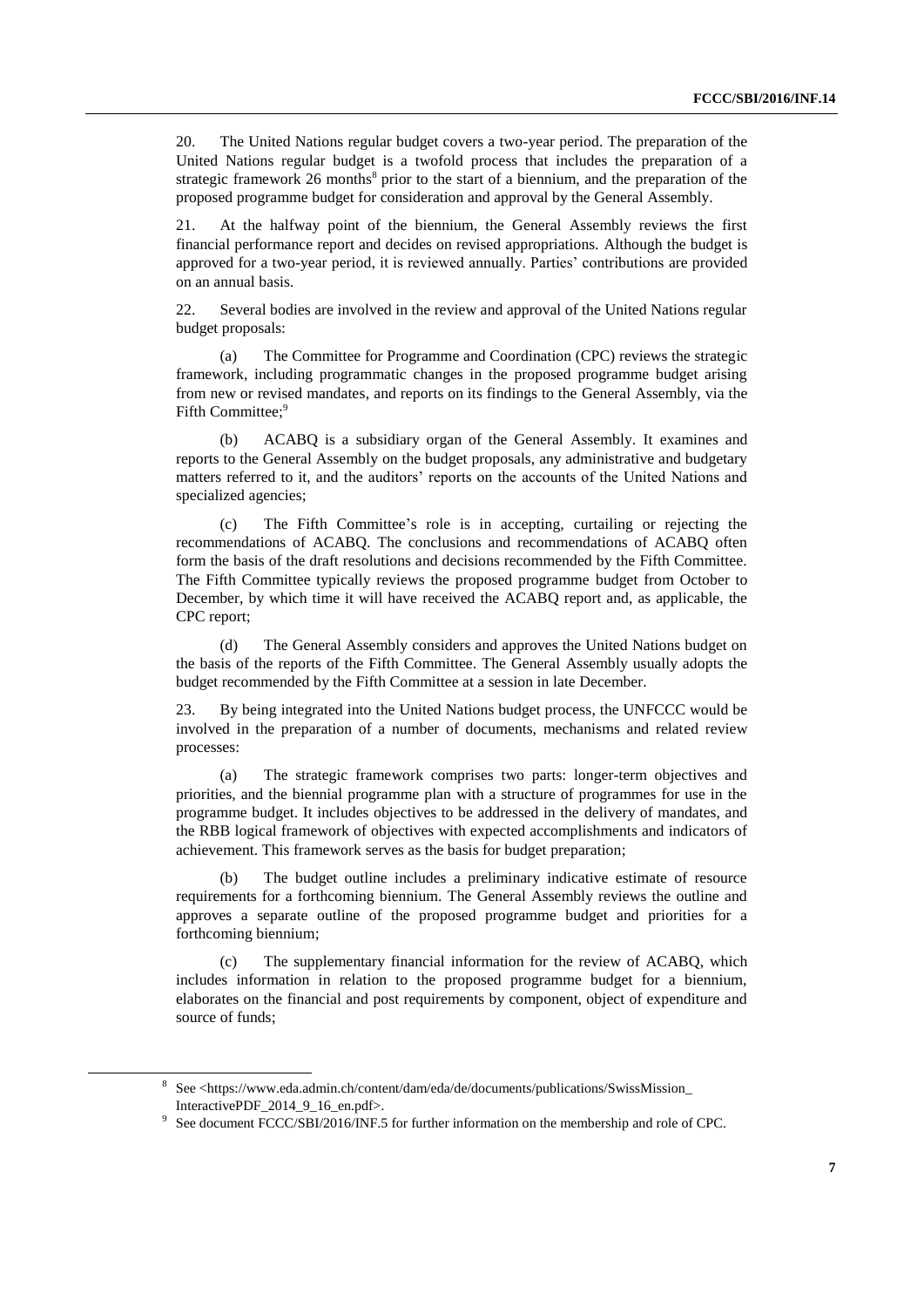(d) Two budget performance reports are prepared. The Fifth Committee reviews the first performance report, which also includes adjustments to initial appropriations resulting from exchange rate fluctuations, inflation, changes in standard costs, or unforeseen and extraordinary expenses, and approves any re-costing, if appropriate. The contingency fund is a mechanism that enables the Secretary-General to exercise his authority (within limits) to implement additional mandates not covered by the programme budget that cannot be absorbed. The General Assembly approves a percentage of the budget for new mandates, usually amounting to 0.75 per cent of the preliminary estimates included in the budget outline. The level of the contingency fund for the biennium 2016–2017 was USD 41.7 million.<sup>10</sup> The contingency fund is not funded, but indicates the upper ceiling of additional resources that can be made available.

24. The Permanent Representatives to the United Nations of Australia, Mexico, Nigeria, Peru, Poland, Saudi Arabia, South Africa, Switzerland and Thailand launched a joint initiative and formed an independent expert panel to review the United Nations budget planning process and make suggestions for improvement. The expert panel produced a report in August  $2014<sup>11</sup>$  that includes an overview of areas that require short- and long-term changes, as well as a set of recommendations. The essential conclusion expressed in the report is that the United Nations regular budget process is not efficient. The panel is therefore requesting an extensive reform of United Nations budget documentation, timelines and bodies, including the proposed merging of ACABQ and CPC owing to the duplication of work. The expert panel expressed the view that the reporting lines and roles of the two committees were not clear and included overlapping areas.

25. The integration of the UNFCCC into the full United Nations regular budget process would not be a straightforward matter. Currently, the mandate of ACABQ does not permit the review of the UNFCCC budget. A change in the mandate of ACABQ would require decisions by the COP and a resolution of the United Nations General Assembly. The institutional linkage of the UNFCCC secretariat to the United Nations would also need to be reviewed and clarified. Decisions and resolutions would need to clarify, inter alia, the role of the COP with respect to ACABQ and CPC, including reporting lines and accountabilities to the COP and the provision of guidance by the COP to ACABQ and CPC.

26. The option of adopting the United Nations regular budget process would ensure that established expert bodies review UNFCCC budget proposals. However, it is potentially the most costly and time-consuming option as it would involve a complete change of the UNFCCC budget process and documentation, a revision of the institutional linkage of the UNFCCC with the United Nations and the cost of supporting the expert bodies located at the United Nations headquarters in New York. As the United Nations expert bodies and committees are not yet sufficiently familiar with the UNFCCC process, this option would also require a significant investment in capacity-building. It is unclear what the role of UNFCCC bodies, in particular the SBI, the COP, the CMP and the Conference of the Parties serving as the meeting of the Parties to the Paris Agreement (CMA), would be in the budget review or budget approval process. It is assumed that Parties would be required to devote more time to the budget review process, including during meetings and sessions in New York. A feasibility study would need to be conducted if this option is preferred by the Parties, in order to quantify the financial implications, address legal and procedural questions, and confirm detailed documentation and data requirements with a view to overcoming the existing hurdles in relation to mandates, bodies, timelines and associated costs.

<sup>&</sup>lt;sup>10</sup> United Nations General Assembly resolution  $A/RES/69/264$ .<br><sup>11</sup> See chttps://www.eda.admin.ch/content/dam/eda/de/documen

<sup>11</sup> See <https://www.eda.admin.ch/content/dam/eda/de/documents/publications/SwissMission\_ InteractivePDF\_2014\_9\_16\_en.pdf>.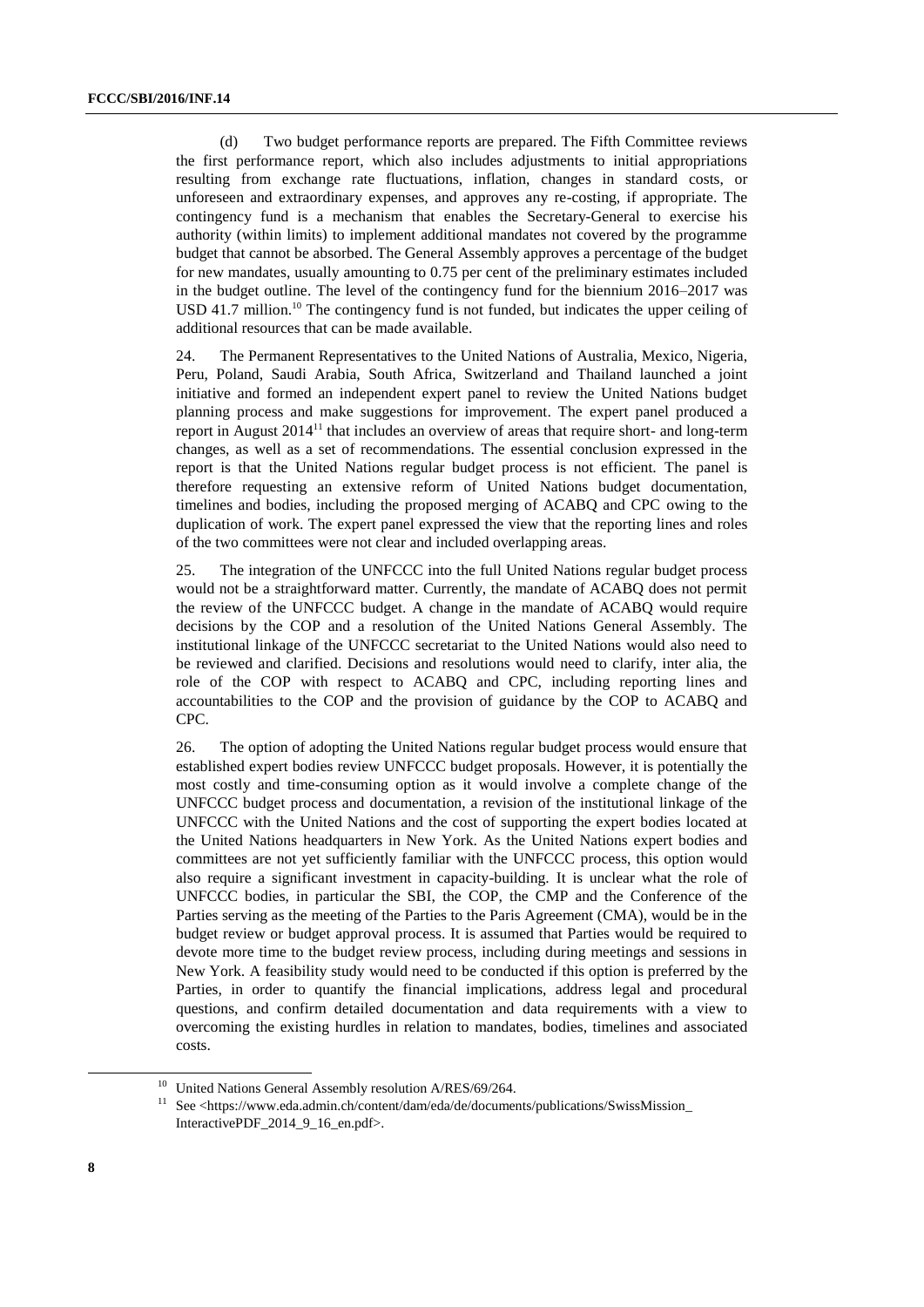## **V. Possible establishment of a budget review body**

27. The SBI may consider establishing an expert body for UNFCCC programme and budget review that would advise the SBI on matters relating to the proposed programme budget for the secretariat. The body could comprise selected government representatives who are experts in financial and budgetary matters at the international level and have indepth knowledge of the UNFCCC. Members could be elected by the COP for a certain number of years, taking equitable and geographical distribution among Parties into account.

28. The budget review body would examine and report to the SBI on the proposed programme budget, internal oversight and audit reports, and audited financial statements of the UNFCCC, including the report of the United Nations Board of Auditors, and advise and comment on any administrative and financial matters as and when appropriate.

29. The body could meet for three to five days one month prior to the sessional period at which the budget proposal is scheduled for consideration, and would provide a written and oral report to the SBI for its consideration, upon which the SBI would recommend a budget decision for adoption by the COP, the CMP and the CMA. Three weeks prior to the start of the meetings of the budget review body, the secretariat would make relevant official documentation available on the UNFCCC website. The number of meetings and required meeting days as well as the associated meeting costs would be driven by the body's mandate and terms of reference.

30. An overview of budget processes in selected United Nations and related organizations,<sup>12</sup> including the bodies involved in the budget processes, the number of body members and the related costs, is provided in the annex. This information may facilitate assessment of the potential implications of establishing a budget review body.

31. The establishment of an expert budget review body could lead to improved effectiveness of the UNFCCC budget process, on the assumption that its members are familiar with the UNFCCC process. The review body would require a clear mandate and terms of reference to avoid issues concerning the duplication of work due to overlapping areas of work, as currently experienced by ACABQ and CPC (see para. 24 above). This option would increase the length of the budget review process, as early preparation of the proposed budget would be required to meet the documentation requirements for the meetings of the budget review body. Further, this option would require additional funding, which is currently not available, to cover the costs of travel, daily subsistence allowances, and other associated logistical costs. The cost of such meetings would have to be covered by the UNFCCC core budget. Expert body members would normally be expected to travel to and stay in Bonn, Germany, for the duration of the meetings and may have to return to Bonn for the sessional meetings of the subsidiary bodies a few weeks later.

## **VI. Other possible ways to increase the efficiency and transparency of the budget process and enhance budget documentation**

#### **A. Informal budgetary information meetings on the margins of each sessional meeting with a changing focus**

32. Themed discussions at informal meetings on the margins of each sessional meeting could be organized and would include presentations by the secretariat on a specific theme,

<sup>&</sup>lt;sup>12</sup> See document FCCC/SBI/2016/INF.5 for further information.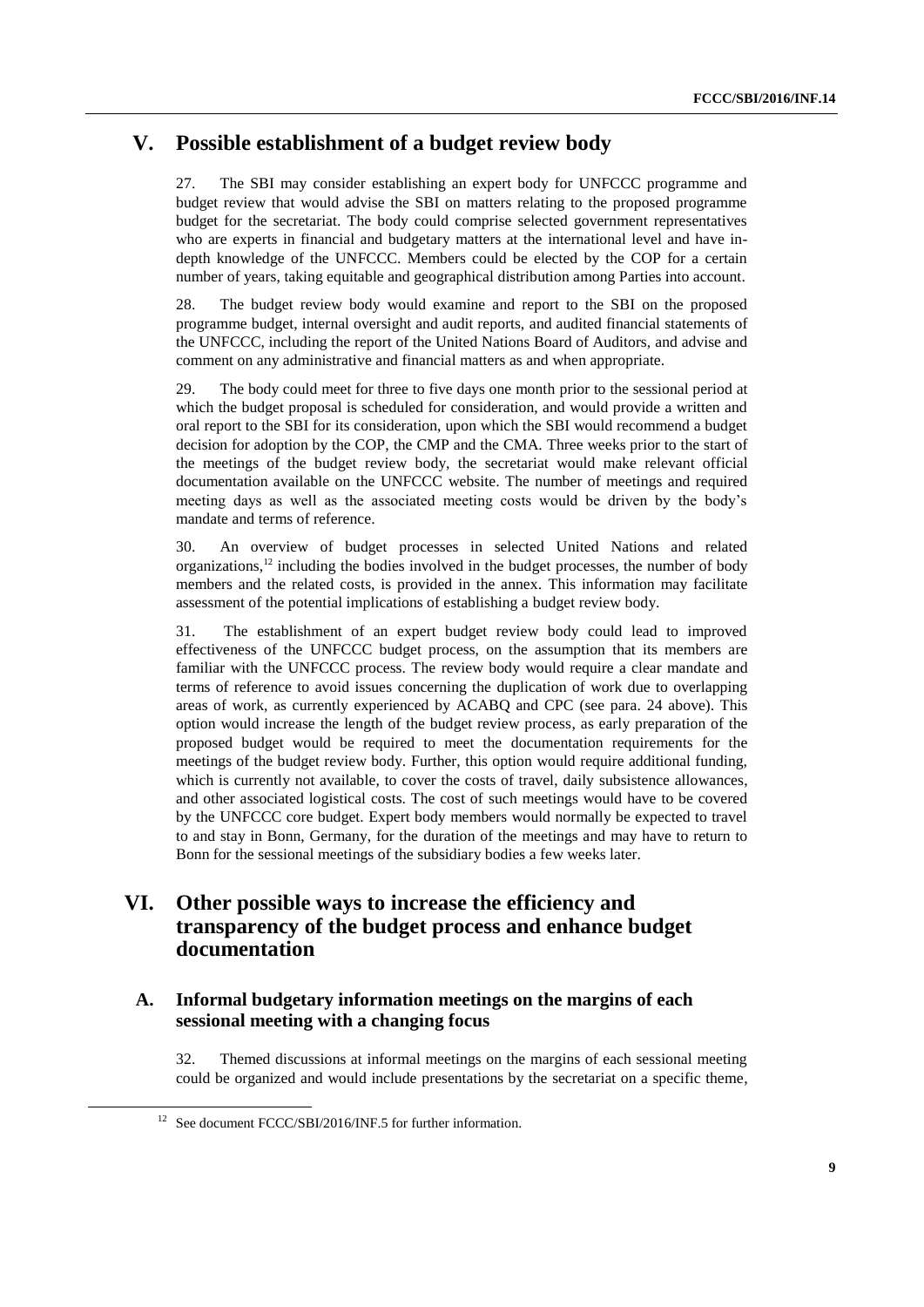followed by question and answer sessions, leading to improved transparency of the budget process and better understanding among Parties of the UNFCCC work programme and related funding. Priority themes would be identified by seeking input from Parties and could include:

(a) The core budget and its relation to requirements under the Trust Fund for Supplementary Activities;

(b) Requirements under the Convention, the Kyoto Protocol and the Paris Agreement and how to cover the related costs;

(c) The RBB approach followed by the secretariat and possible enhancements thereto.

33. The informal budgetary information meetings would follow the established timelines and bodies involved in the preparation, review and approval of the budget proposals. This option would not have any financial implications.

#### **B. Approaches to enhance the effectiveness of work under existing agenda items**

34. Discussions on the standing SBI agenda items under administrative, financial and institutional matters could be enhanced. Instead of considering budget performance through e-mail exchange with interested Parties, the SBI could regularly establish an informal group to hold a more in-depth discussion on the secretariat's performance in terms of budget implementation and programme delivery, including a discussion of strengths, weaknesses, risks and challenges. In addition, a regular discussion on the evolving functions and operations of the secretariat may benefit budget negotiators in enhancing their understanding of the role of the secretariat and its requirements in the delivery of the UNFCCC work programme. This would have no impact on the costs or timelines of the UNFCCC budget process.

#### **C. Using the UNFCCC website to communicate on budgetary matters**

35. The Executive Secretary is committed to enhancing the provision and presentation of information on administrative and financial matters, including through better use of the UNFCCC website for this purpose. More financial and performance information and data will be made available to Parties, including analyses of budgetary data, trends, cash flow details, regular updates on the status of contributions, the budget process, fundraising letters and related project proposals. Reader-friendly graphs and charts would facilitate understanding of the UNFCCC work programme and related funding.

36. The enhancement will not affect the existing timelines and responsibilities for the review of budget proposals. The enhanced website would contribute to improved transparency and effectiveness of the budget process. The development of a web portal for up-to-date and reader-friendly financial and budgetary information and data may have funding implications that could not be fully absorbed from existing resources.

#### **D. Annual report**

37. The secretariat established an internal task force to review the current budget procedures and to enhance reporting, including the budget performance report. A possible further improvement could be the preparation and publication of annual reports, providing succinct information on the secretariat's activities in the preceding year, programme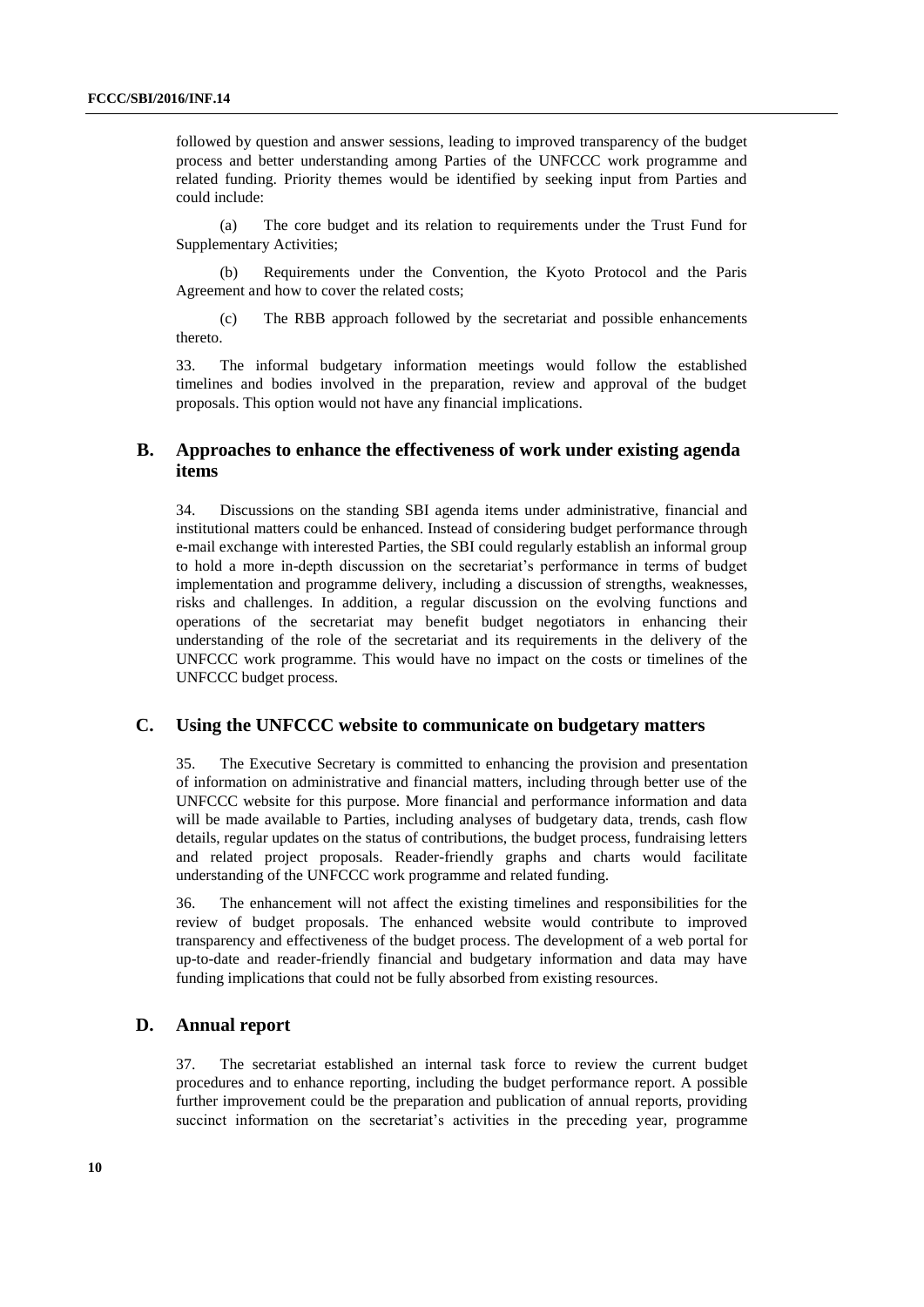delivery highlights and financial performance to facilitate the understanding of a broad range of stakeholders and interested observers with regard to what the secretariat is delivering and the challenges it is facing. Annual reports would contribute to improved outreach and provide the public, the media and non-governmental organizations with information on the UNFCCC process. The introduction of annual reports would enhance the overall transparency of the secretariat and the UNFCCC process, and provide additional performance and financial information to Parties. The preparation and production of the UNFCCC annual report may require supplementary funding for design and printing costs.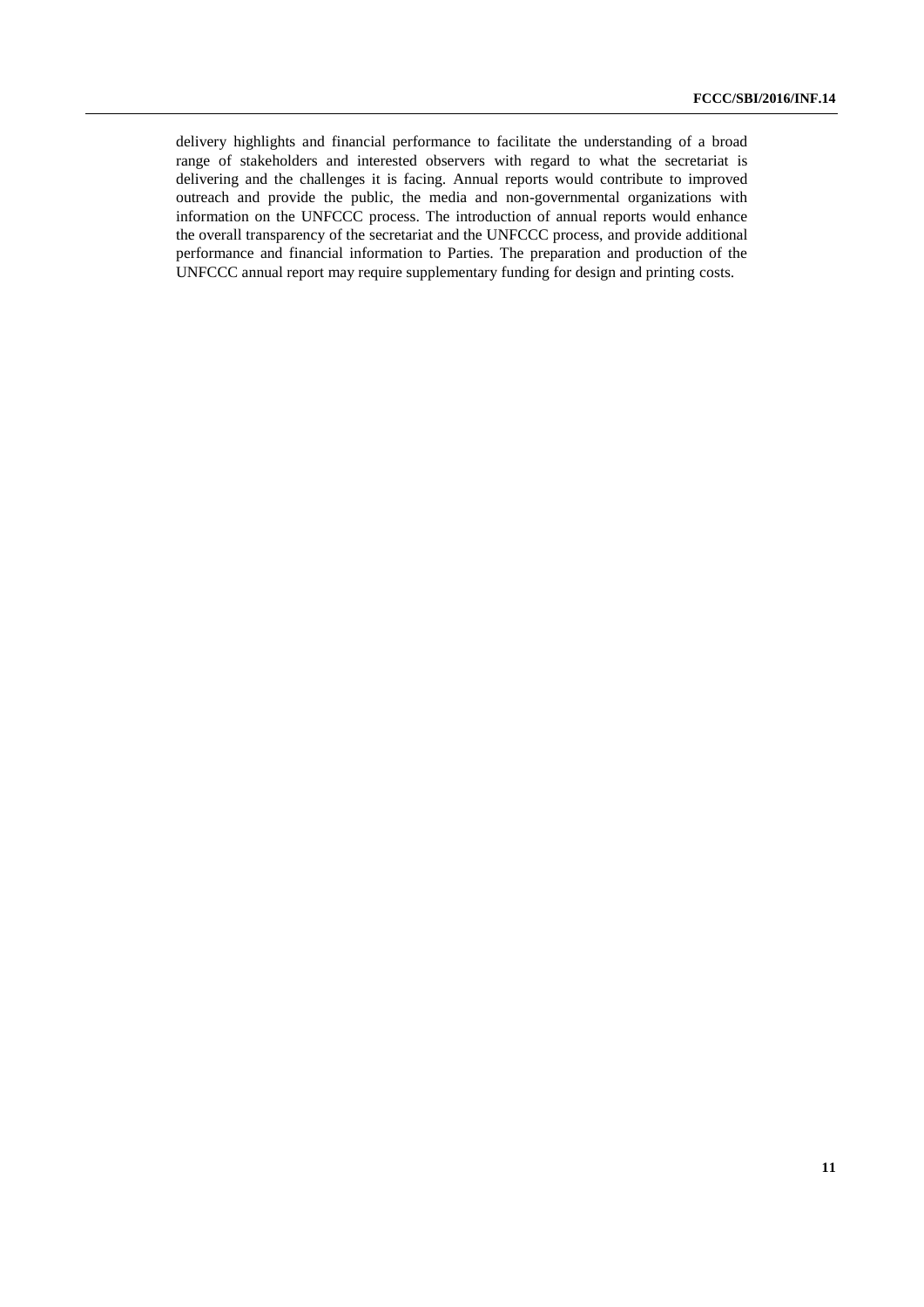#### **12 Annex**

|                          |                                                             | Budget (regular or equivalent)    |                                             |                                                        |                                     |                                                                                                   |                                                        |
|--------------------------|-------------------------------------------------------------|-----------------------------------|---------------------------------------------|--------------------------------------------------------|-------------------------------------|---------------------------------------------------------------------------------------------------|--------------------------------------------------------|
| Organization             | <b>Documents</b>                                            | Approximate<br>number of<br>pages |                                             | Budget in millions Bodies involved in process          | Number of<br>review body<br>members | Cost of review body                                                                               | <b>Comments</b>                                        |
| United<br><b>Nations</b> | Programme budget and<br>supplementary budget<br>information | 2 0 0 0                           | <b>USD 5401.8</b><br>for 2016-2017          | CPC, ACABQ,<br>Fifth Committee and<br>General Assembly | ACABQ: 16                           | Each entity can send up to<br>eight staff for ACABQ and<br>Fifth Committee meetings               |                                                        |
| <b>UNEP</b>              | Programme budget and<br>supplementary budget<br>information | 136                               | <b>USD 35.3</b><br>for $2016 - 2017$        | CPC, ACABQ,<br>Fifth Committee and<br>General Assembly | ACABQ: 16                           | Travel and DSA for up to<br>eight staff for ACABQ and<br>Fifth Committee meetings<br>$(1-2$ days) | Part of the<br><b>United Nations</b><br>regular budget |
| <b>UNFCCC</b>            | Programme of work and<br>budget                             | 114                               | EUR 54.6<br>for $2016 - 2017$               | SBI and COP                                            | SBI:<br>approx. 30                  | No additional cost as part of<br>the SBI                                                          |                                                        |
| <b>UNCCD</b>             | Programme of work and<br>budget                             | 26                                | EUR 16.2<br>for 2016-2017                   | COW and COP                                            | COP:<br>approx. 30                  | No additional cost as part of<br>the COP                                                          | Presented directly<br>to the COP in<br>December        |
| <b>OPCW</b>              | Programme and budget                                        | 114                               | EUR 67.5<br>for 2016                        | ABAF, Executive<br>Council and COSP                    | ABAF:16                             | DSA and travel for 16<br>members (4–5 days)                                                       | Yearly process                                         |
|                          | Income and expenditure<br>report                            |                                   |                                             |                                                        |                                     |                                                                                                   |                                                        |
| <b>ISA</b>               | Programme budget                                            | 9                                 | <b>USD 15.7</b><br>for $2015-2016$ Assembly | FC, ISA Council and                                    | FC: 15                              | Extra days of DSA<br>(3-4 days) for 15 members<br>for pre-sessional meetings                      |                                                        |
| <b>ICC</b>               | Programme budget                                            | 221                               | EUR 139.6<br>for 2016                       | CBF, ASP subcommittee<br>and ASP                       | <b>CBF: 12</b>                      | DSA and travel for 12<br>members (5 days)                                                         | Yearly process                                         |

## **Elements of the budget processes of selected United Nations and related organizations**

*Abbreviations*: ABAF = Advisory Body on Administrative and Financial Matters, ACABQ = Advisory Committee on Administrative and Budgetary Questions, ASP = Assembly of States Parties, CBF = Committee on Budget and Finance, COP = Conference of the Parties, COSP = Conference of the States Parties, COW = Committee of the Whole, CPC = Committee for Programme and Coordination, DSA = daily subsistence allowance, FC = Finance Committee, ICC = International Criminal Court, ISA =